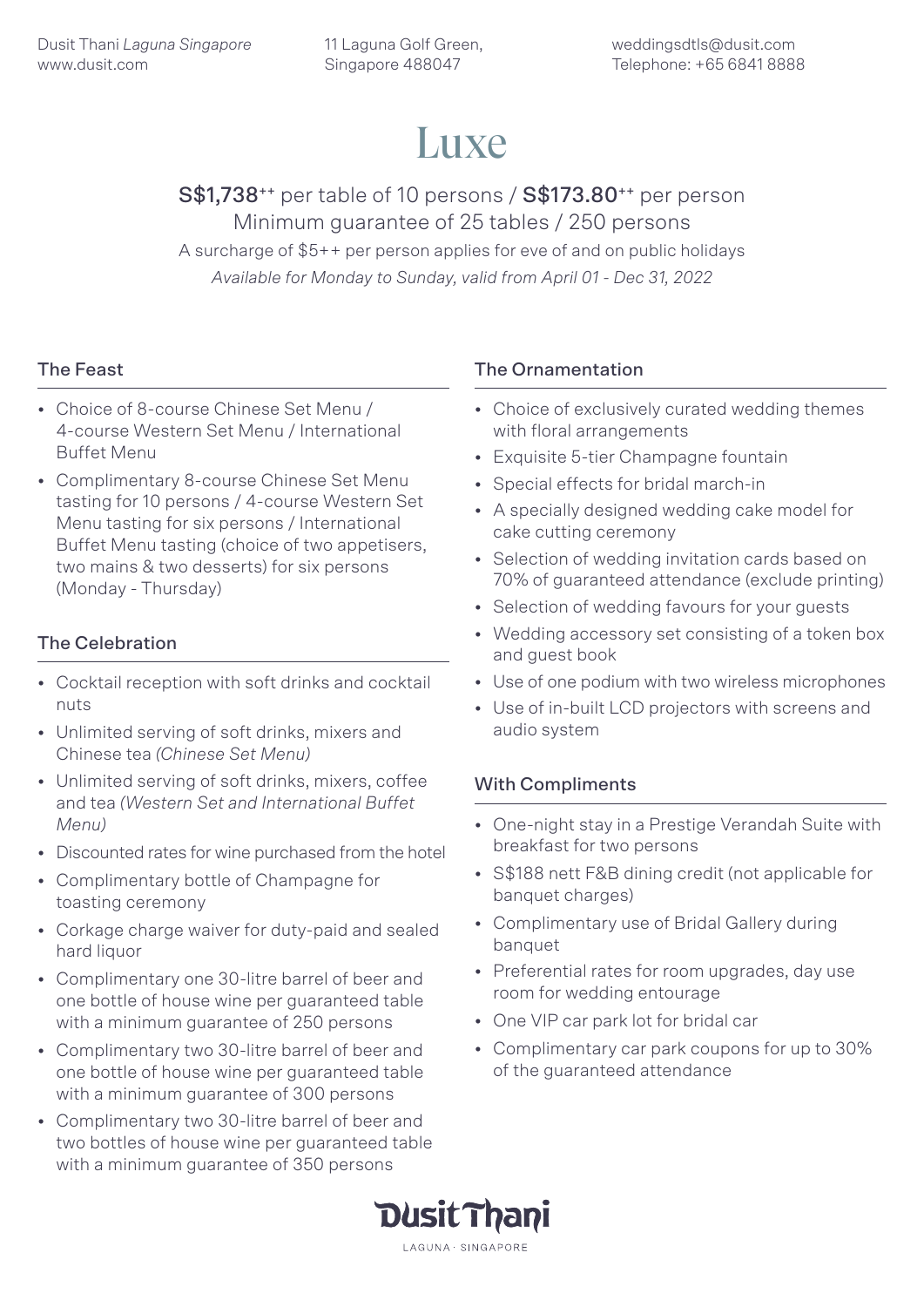# **Luxe** 8-Course Chinese Set Menu

# Combination Platter (choice of 5 items)

- $\circ$  Smoked duck with jelly fish
- O Organic scrambled egg with crabmeat
- $\bigcirc$  Steamed mini abalone with sova sauces
- O Breaded prawn
- Drunken chicken
- O Vegetable net roll
- O Marinated gluten with black mushrooms
- O Mini octopus in sesame chilli sauce
- O Deep-fried scallop
- O Chicken in beancurd skin

### Soup (choice of 1 item)

- O Double-boiled assorted mushroom with chicken and conpoy
- O Double-boiled chicken soup with sea whelk and conpoy

# Seafood (choice of 1 item)

- O Fried Lobster with Garlic and Chilli
- O Sautéed scallop and prawn in XO sauce

# Poultry (choice of 1 item)

- O Roasted chicken with crusted oat
- O Crispy fried chicken

### Fish (choice of 1 item)

- O Steamed red garoupa in Hong Kong style
- $\circ$  Steamed sea bass with garlic and preserved vegetable

### Vegetable (choice of 1 item)

O Braised sea cucumber and abalone with broccoli

O Braised mushroom, conpoy with spinach

### Rice / Noodles (choice of 1 item)

 $\circ$  Fried rice with prawns wrapped in lotus leaf

Wok-fried ''mian xian' with seafood

### Dessert (choice of 1 item)

 $\bigcirc$  Mashed taro with pumpkin and gingko nuts  $\circ$  Chilled chrysanthemum jelly with apple

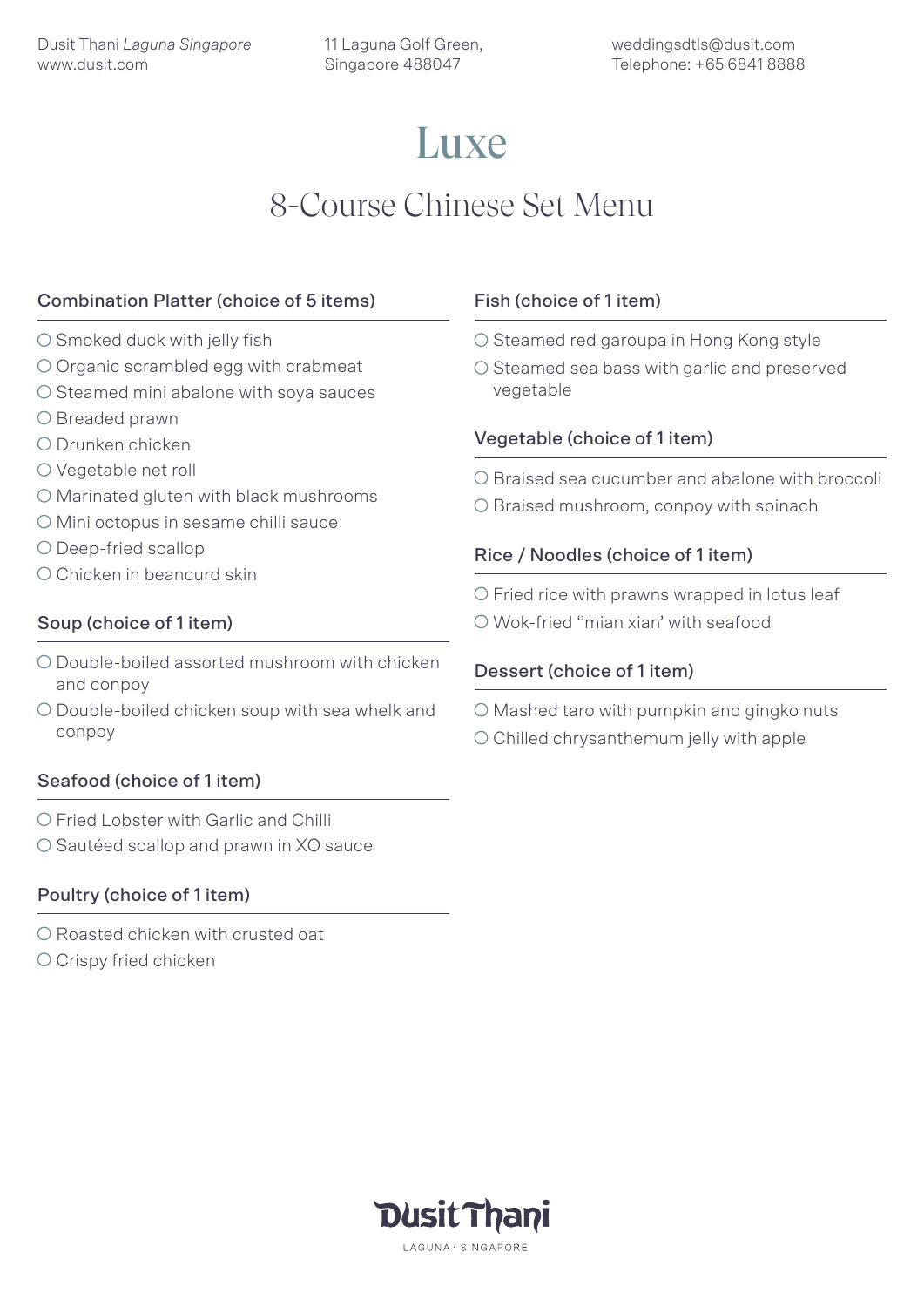# Luxe

# 4-Course Western Set Menu

### Appetiser (please select one for all diners)

- Lobster and coconut escabeche with Thai coconut, Manchego saffron and Minus 8 vinegar
- O Smoked Blakemores wagyu beef carpaccio with thyme and anchovy dressing, air-dried heirloom tomatoes, wild arugula and shaved six year aged parmesan

# Soup (please select one for all diners)

- Crayfish bisque with burnt pumpkin and Atlantic scallops
- Psarosoupa eastern Mediterranean fish soup with cinnamon, lemon and Greek olive oil

### Main (please select one for all diners)

- O Arctic cod with vitelotte potatoes, pecan, Belgium endive, Rossini gold caviar and hot charcoal mayonnaise
- O Australian Jack's Creek farm angus short rib with chilli, roasted baby garden tomatoes, aged parmesan croquettes, smoked eggplant caviar, som tum and red wine ius

#### Dessert (please select one for all diners)

- Glazed crème chiboust with compressed tropical fruits in beetroot soup
- O Warm caramelised mango tart with coconut sorbet and fresh mint